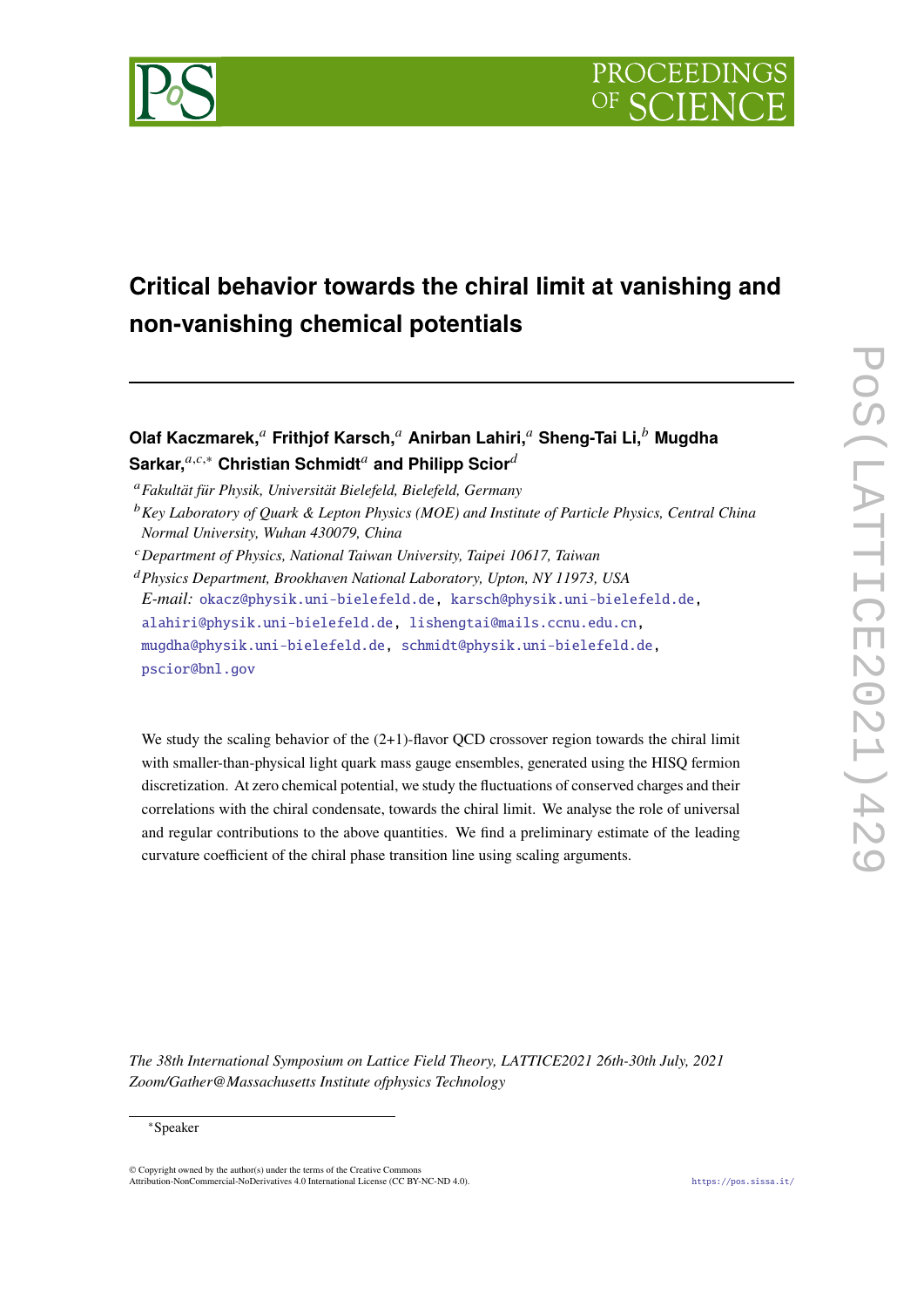# **1. Introduction**

Knowledge of the nature of the chiral phase transition is a crucial piece of the puzzle of understanding the QCD phase diagram. With advances in high performance computing, lattice simulations with dynamical light quarks having smaller-than-physical masses have become feasible. This allows us to hunt for the signals of criticality towards the chiral limit, if any. A recent review of the motivations and the current developments of this field can be found in Ref. [\[1\]](#page-8-0).

In the schematic 3d QCD phase diagram depicted in Fig. [1](#page-1-0) (taken from Ref. [\[2\]](#page-8-1)), we are interested in the chiral limit of the two degenerate light quarks ( $m_{u,d} \equiv m_l = 0$ ) at vanishing chemical potential, which is accessible to lattice calculations. The chiral phase transition temperature  $T_c$  (denoted by the red dot in figure) was recently determined to be around 132 MeV [\[3\]](#page-8-2), which is below the crossover temperature  $T_{pc}$  at physical quark masses [\[4,](#page-8-3) [5\]](#page-9-0). However, the order of the chiral phase transition is still not clear beyond doubt. Depending on the restoration of the anomalously broken  $U_A(1)$  symmetry around  $T_c$ , one possibility is that the chiral phase transition is a second order transition belonging to the 3d O(4) universality class [\[6\]](#page-9-1), which seems to be preferred from recent studies  $[3, 7-10]$  $[3, 7-10]$  $[3, 7-10]$  $[3, 7-10]$  over other possibilities.

<span id="page-1-0"></span>

**Figure 1:** Schematic phase diagram for  $(2+1)$ -flavor QCD [\[2\]](#page-8-1) in the temperature (*T*), baryon chemical potential ( $\mu_B$ ) and light quark mass  $(m_l)$  directions.

In this proceedings, we present our investigations of the conserved charge fluctuations calculated with smallerthan-physical light quark masses. The imprint of the crit-

icality on these observables is important from the viewpoint of the heavy-ion collision experiments [\[11,](#page-9-4) [12\]](#page-9-5). We further report on mixed observables which are derivatives of the free energy density with respect to the light quark mass and chemical potential. Next, we present a preliminary calculation of the curvature of the chiral phase transition line at non-vanishing chemical potentials. The curvature in the chiral limit is important for locating the supposed tricritical point at  $T = T_{\text{tri}}$ , denoted by the maroon dot at the end of the red second order transition line in Fig. [1.](#page-1-0) The tricritical point in turn affects the location of the critical endpoint  $T_{\rm cep}$  [\[13\]](#page-9-6) (denoted by the blue point in Fig. [1\)](#page-1-0), which is being actively searched for in experiments.

# **2. Lattice setup**

The gauge ensembles have been generated with HISQ fermion discretization and tree-level improved Symanzik gauge action. The ensembles were generated starting from physical light quark mass  $m_l = m_s/27$  to smaller-than-physical light quark masses  $m_l = m_s/40$ ,  $m_s/80$ ,  $m_s/160$ , keeping strange quark mass  $m_s$  fixed at physical values, with corresponding pion masses of 140 MeV, 110 MeV, 80 MeV and 58 MeV. For scale setting, we use the kaon decay constant obtained in calculations with the HISQ action, i.e.,  $f_K = 156.1/\sqrt{2}$  MeV [\[14\]](#page-9-7). We present results from measurements done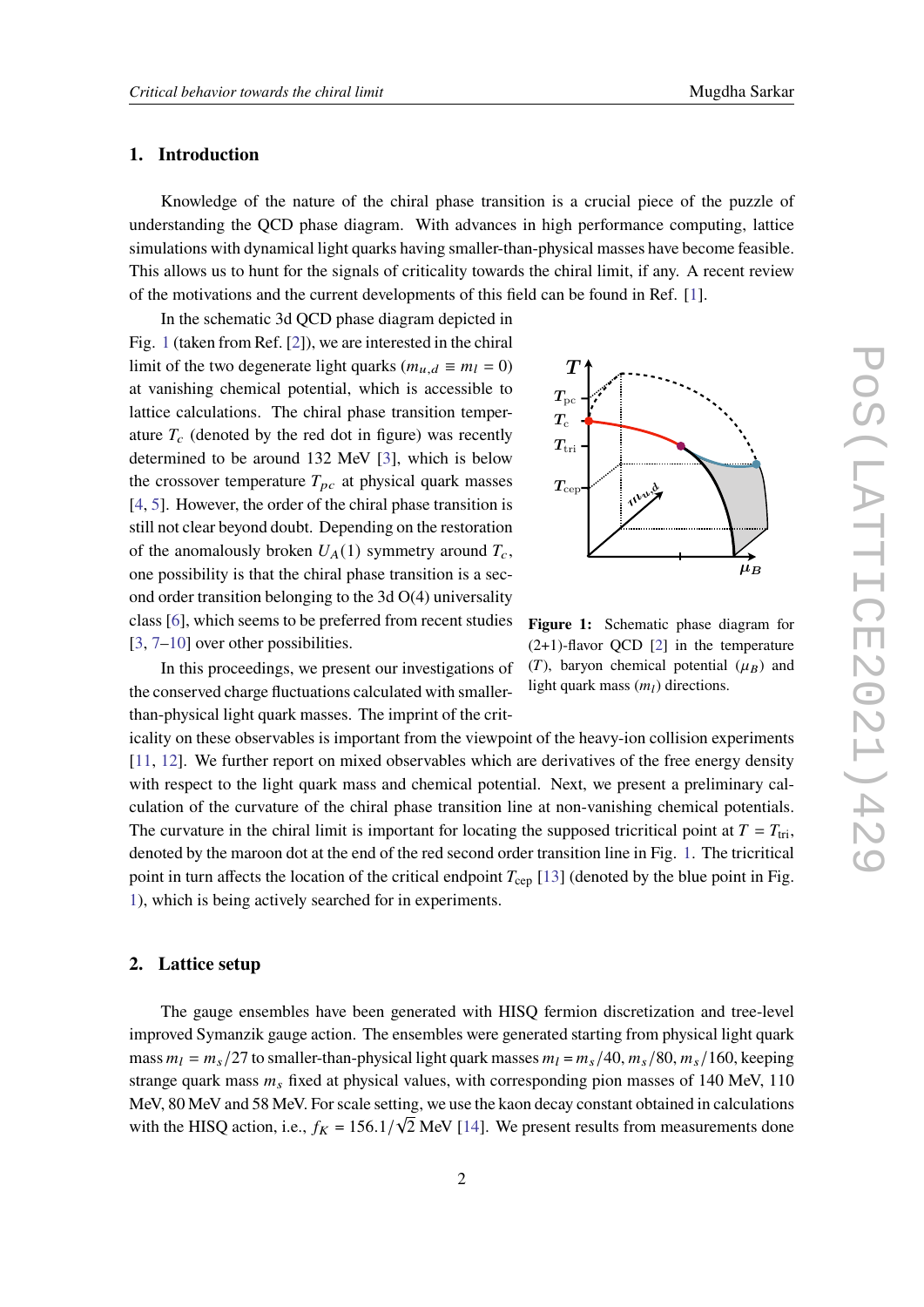at the largest simulated volumes for each mass at fixed time extent  $N_{\tau} = 8$  with aspect ratios  $N_{\sigma}/N_{\tau}$ in the range  $4 - 7$ .

# **3. Critical behavior of thermodynamic quantities**

In Wilsonian RG theory, the couplings of the Hamiltonian near a fixed point in the infinite coupling space can be classified into those that respect the symmetry (which gets broken across the critical point) and those that break the symmetry explicitly. With respect to the chiral phase transition in hot and dense (2+1)-flavor QCD, the temperature T, chemical potentials  $\mu_X$  for conserved charges  $(X = B, Q, S)$ , etc.<sup>[1](#page-2-0)</sup>, define the symmetry-preserving *energy-like* scaling field t and the light quark mass  $m_l$  defines the symmetry-breaking *magnetic-like* scaling field h. In the vicinity of the critical point, the dimensionless scaling fields are defined as

<span id="page-2-2"></span>
$$
t = \frac{1}{t_0} \left( \frac{T - T_c}{T_c} + \kappa_2^X \left( \frac{\mu_X}{T} \right)^2 \right), \qquad h \equiv \frac{H}{h_0} = \frac{1}{h_0} \frac{m_l}{m_s},
$$
 (1)

where  $t_0$ ,  $h_0$  and  $\kappa_2^X$  are dimensionless non-universal constants and  $\kappa_2^X$  also denotes the leading order curvature of the chiral phase transition line.

Using the linearized approximation of the scaling fields near the critical point, we may express the free energy density f as the sum of singular (non-analytical) and regular contributions as  $[12]$ ,

<span id="page-2-1"></span>
$$
\frac{f(t,h)}{T^4} = Ah^{(2-\alpha)/\beta\delta} f_f(z) + \text{regular terms},\tag{2}
$$

where  $f_f(z)$  is a universal scaling function of the scaling variable  $z = t/h^{1/\beta\delta}$ ,  $\alpha, \beta$  and  $\delta$  are the critical exponents of the universality class and  $A$  is a non-universal constant. With higher derivatives of  $f$ , the singular part becomes dominant and diverges in the chiral limit. The various scaling functions have been studied precisely for 3d  $O(2)$  [\[15\]](#page-9-8) and  $O(4)$  [\[16\]](#page-9-9) universality classes and have been successfully used to fit lattice data [\[7,](#page-9-2) [17,](#page-9-10) [18\]](#page-9-11). This indicates the possibility that the chiral phase transition belongs to the  $O(4)$  universality class. Since we work at finite lattice spacing with staggered quarks, we use 3d O(2) critical exponents in this study. Given the fact that the lattices used in this project are large enough [\[3\]](#page-8-2), we use the infinite volume scaling functions in our analyses for any thermodynamic observable.

#### <span id="page-2-4"></span>**3.1 Fluctuations of conserved charges**

We are interested in the behavior of conserved charge fluctuations at vanishing chemical potential as we move towards the chiral limit. From Eq. [2,](#page-2-1) the scaling behavior of the cumulants can be written as

<span id="page-2-3"></span>
$$
\chi_{2n}^{X} \equiv -\frac{\partial^{2n} f/T^{4}}{\partial (\mu_{X}/T)^{2n}} \bigg|_{\mu_{X}=0} = -A_{n} (2\kappa_{2}^{X})^{n} h^{(2-\alpha-n)/\beta\delta} f_{f}^{(n)}(z) + \text{regular terms}, \tag{3}
$$

where  $f_c^{(n)}$  $_{f}^{(n)}(z)$  are derivatives of the universal free energy scaling function with respect to (w.r.t) z and  $A_n$  are non-universal constants. From Eq. [1,](#page-2-2) it is easy to show that two derivatives of f w.r.t

<span id="page-2-0"></span><sup>&</sup>lt;sup>1</sup>The strange quark mass  $m_s$  may as well be considered to be an energy-like coupling as we shall do later.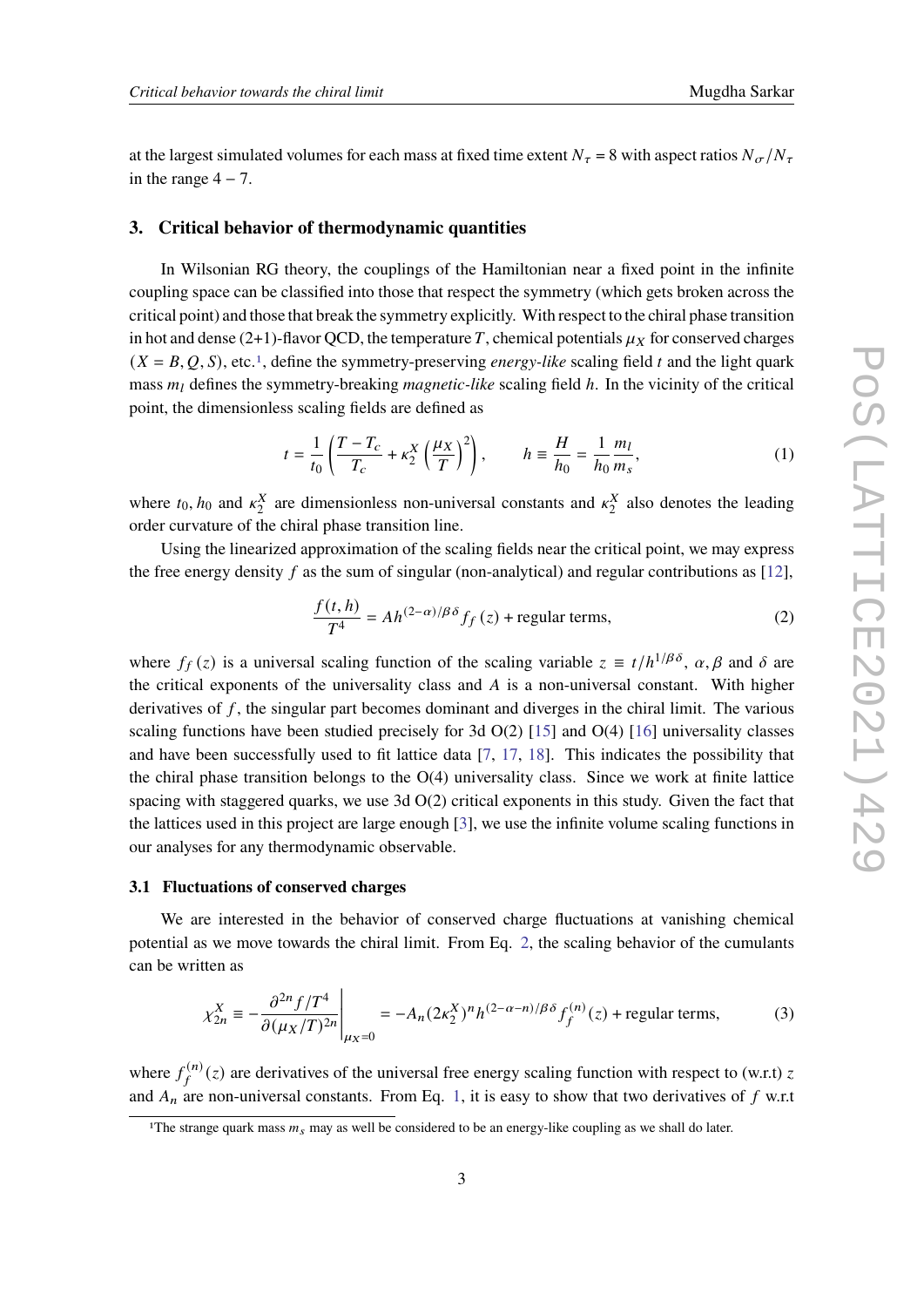

<span id="page-3-0"></span>

**Figure 2:** Left : The second order cumulant of baryon number fluctuations,  $\chi_2^B$ , as a function of the temperature at various quark mass ratios  $H = m_l/m_s$ . Right : The values of  $\chi_2^B$  at  $T = T_c^{N_\tau=8}$  plotted against  $H^{(1-\alpha)/\beta\delta} = H^{0.61}$  (using 3d O(2) critical exponents).

<span id="page-3-1"></span>

**Figure 3:** Left : The 4<sup>th</sup> order cumulant of electric charge fluctuations,  $\chi^Q_A$  $\frac{Q}{4}$ , as a function of the temperature for different H values. Right : The same as left but for the 6<sup>th</sup> order cumulant,  $v_c^Q$  $\frac{Q}{6}$ . The data for  $H = 1/160$ is still too noisy.

 $\mu_X$  yields the same singular part as a single derivative w.r.t T up to a constant. Hence, the  $(2n)$ <sup>th</sup> order cumulants are actually  $n<sup>th</sup>$  order derivatives of f w.r.t T in terms of scaling behavior. For 3d O(N) models in general,  $\alpha$  is negative and the divergence starts from 6<sup>th</sup> order onwards. The second order cumulants behave as the energy density and the fourth order cumulants behave as the specific heat which should develop a characteristic spike around  $T_c$  in the chiral limit [\[19\]](#page-10-0). We reported on this behavior in a previous proceeding [\[20\]](#page-10-1). Here we present the updated statistics in Figs [2](#page-3-0) and [3.](#page-3-1)

The singular part of the second order cumulants at  $T = T_c$  for different H could be estimated from a scaling fit which is linear in  $H^{(1-\alpha)/\beta\delta}$ , as can be seen from Eq. [3](#page-2-3) and from the right-hand plot in Fig. [2.](#page-3-0) The ratios among the singular parts of different second order cumulants can be used to estimate the ratio of the curvatures along corresponding  $\mu_X$  directions [\[20\]](#page-10-1).

The features of the 4<sup>th</sup> and 6<sup>th</sup> order fluctuations are governed by the scaling functions  $f_f''(z)$ and  $f_f'''(z)$ , respectively. These scaling functions for the 3d O(4) universality class can be found in Ref. [\[12\]](#page-9-5). We present updated results for the  $4<sup>th</sup>$  and  $6<sup>th</sup>$  order cumulants of the electric charge fluctuations in Fig. [3,](#page-3-1) where the improvement of the former one is vivid and the apparent increase in the peak height, according to the scaling expectation, can be better realized. Compared to Ref.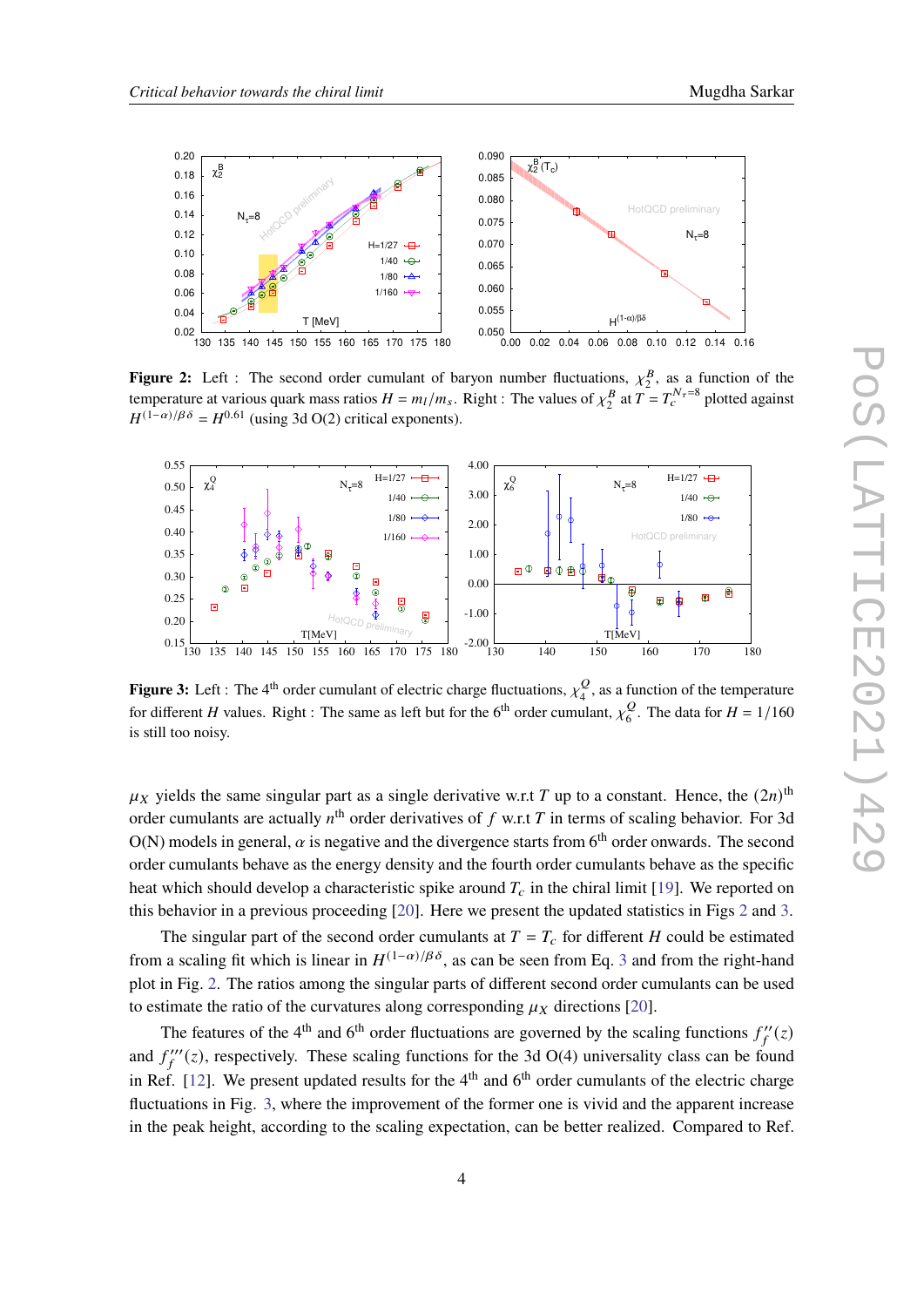<span id="page-4-0"></span>

**Figure 4:** Left: The dimensionless strange mass  $m_s$  derivative of the light quark condensate  $\Sigma_l$ ,  $m_s \partial \Sigma_l / \partial m_s$ , *versus* temperature for various H values. Right : The same quantity scaled by the factor  $H^{(1-\beta)/\beta\delta}$  and plotted against  $z/z_0 = H^{-1/\beta\delta}(T - T_c)/T_c$  for different H values.

[\[20\]](#page-10-1), we have been able to add  $H = 1/80$  data to the  $\chi^Q_6$  $\frac{Q}{6}$  calculation but it is evident that we still require more statistics.

## **3.2 Mixed observables**

The mixed derivatives of the free energy density *i.e.* derivatives w.r.t both energy-like  $(t)$  and magnetic-like  $(h)$  couplings are divergent already from second order onward. We study two classes of mixed observables, corresponding to  $m_s$  derivatives of the light quark chiral condensate  $\Sigma_l$ , *i.e.*  $m_s \partial \Sigma_l / \partial m_s$ , and  $\mu_X$  derivatives of  $\Sigma_l$ , *i.e.*  $C_{2,X}^{\Sigma_l} \equiv \partial^2 \Sigma_l / \partial (\mu_X / T)^2$ , respectively. Since the strange mass  $m_s$  does not break the 2-flavor chiral symmetry, we consider it to be a energy-like coupling. The dimensionless light quark chiral condensate is defined in the  $f_K$  scale as

$$
\Sigma_l = -\frac{m_s}{f_K^4} \frac{\partial f}{\partial m_l} \tag{4}
$$

Since we do not take the continuum limit in this work, we need not worry about the ultraviolet divergence in  $\Sigma_l$ . In terms of scaling behavior,  $\Sigma_l$  can be expressed as

$$
\Sigma_l = h^{1/\delta} f_G(z) + \text{regular terms},\tag{5}
$$

where  $f_G(z)$  is a universal scaling function related to  $f_f(z)$  as  $f_G(z) = -(1 + 1/\delta)f_f(z) +$  $(z/\beta\delta) f'_{f}(z)$ . Upon taking two derivatives w.r.t.  $\mu_{X}$ , we have the following scaling expectation,

<span id="page-4-1"></span>
$$
C_{2,X}^{\Sigma_l} = 2\kappa_2^X h^{(\beta-1)/\beta\delta} f'_G(z) + \text{regular terms},\tag{6}
$$

where the singular term is divergent for both  $O(2)$  and  $O(4)$  critical exponents. The mixed observable  $m_s \partial \Sigma_l / \partial m_s$  has the same singular behavior up to a constant but with different regular contributions. It may be noted that  $C_{2,X}^{\Sigma_l}$  is the leading order coefficient in the Taylor expansion of the light quark chiral condensate  $\Sigma_l$  in chemical potential  $\mu_X$ . We refer to [\[4,](#page-8-3) [21\]](#page-10-2) for the techniques used in the computation of  $\Sigma_l$  and its Taylor expansion coefficients.

We present our results for  $m_s \partial \Sigma_l / \partial m_s$  and  $C_{2,X}^{\Sigma_l}$  in the left panel of Fig. [4](#page-4-0) and in Fig. [5,](#page-5-0) respectively. In the right plot of Fig. [4,](#page-4-0) we show  $m_s \partial \Sigma_l / \partial m_s$  scaled by  $H^{(1-\beta)/\beta\delta}$  plotted against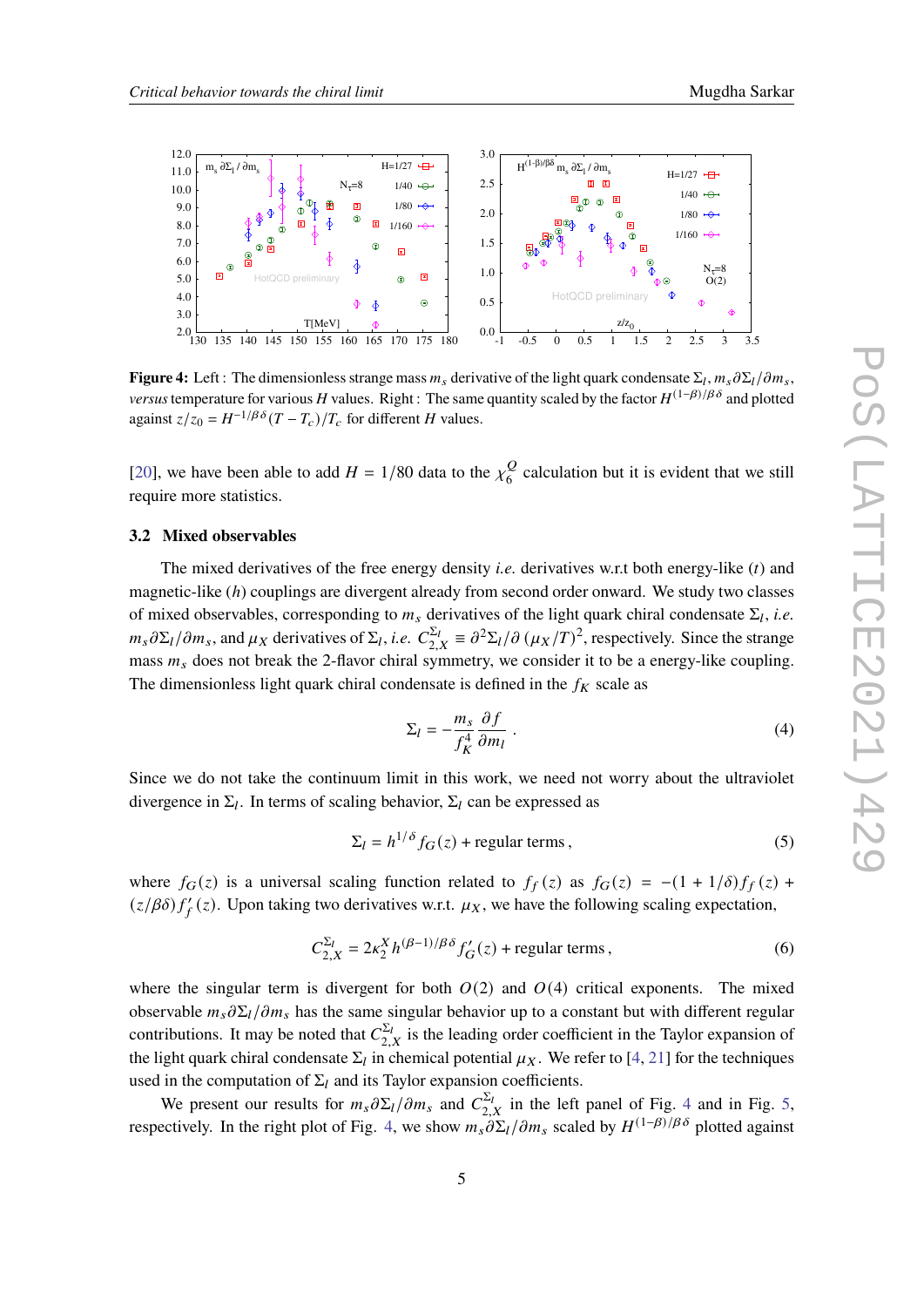<span id="page-5-0"></span>

**Figure 5:** Top left : The second order Taylor coefficient,  $C_{2,B}^{\Sigma_l}$ , in the expansion of  $\Sigma_l$  around baryon number chemical potential  $\mu_B = 0$ , plotted against temperature at given H values. Top right : The same coefficient of the expansion in electric charge chemical potential  $\mu_Q$ . Bottom : The same coefficient for strangeness chemical potential  $\mu_S$ .

 $z/z_0$ . It can be easily seen from Eq. [6](#page-4-1) that the scaled plot represents the scaling function  $f'_{\mathbf{G}}(z)$  up to a constant, in the absence of regular contributions. If we are close to the chiral limit, the regular terms would be negligible in comparison to the divergent singular part and we should observe the scaled data as a function of  $z/z_0$  to fall on top of each other for different  $H \to 0$ . However, we do not observe such a behavior for our current  $H$  values in Fig. [4,](#page-4-0) which indicates that the regular contributions are not negligible. As discussed in Ref. [\[7\]](#page-9-2), very similar observables w.r.t scaling expectation may behave quite differently in the lattice data, due to regular terms. We are currently investigating the role of various regular terms in our data. It should also be noted that we had presented results for some mixed observables in the  $T$  normalization previously [\[20\]](#page-10-1), as opposed to  $f_K$  normalization in this proceeding. The change in normalization produces a qualitative change in the scaling behavior and we intend to discuss on this in more detail in a future study.

# **4. Curvature of the chiral phase transition line**

From the definition of the reduced temperature  $t$  in Eq. [1,](#page-2-2) one can easily see that the condition  $t(T, \mu_X) = 0$  maps out the chiral phase transition line in the  $T - \mu_X$  plane. Using this condition, we can write the chiral transition temperature as a function of the chemical potential as

$$
T_c(\mu_X) = T_c(0) \left( 1 - \kappa_2^X \left( \frac{\mu_X}{T} \right)^2 \right) \,. \tag{7}
$$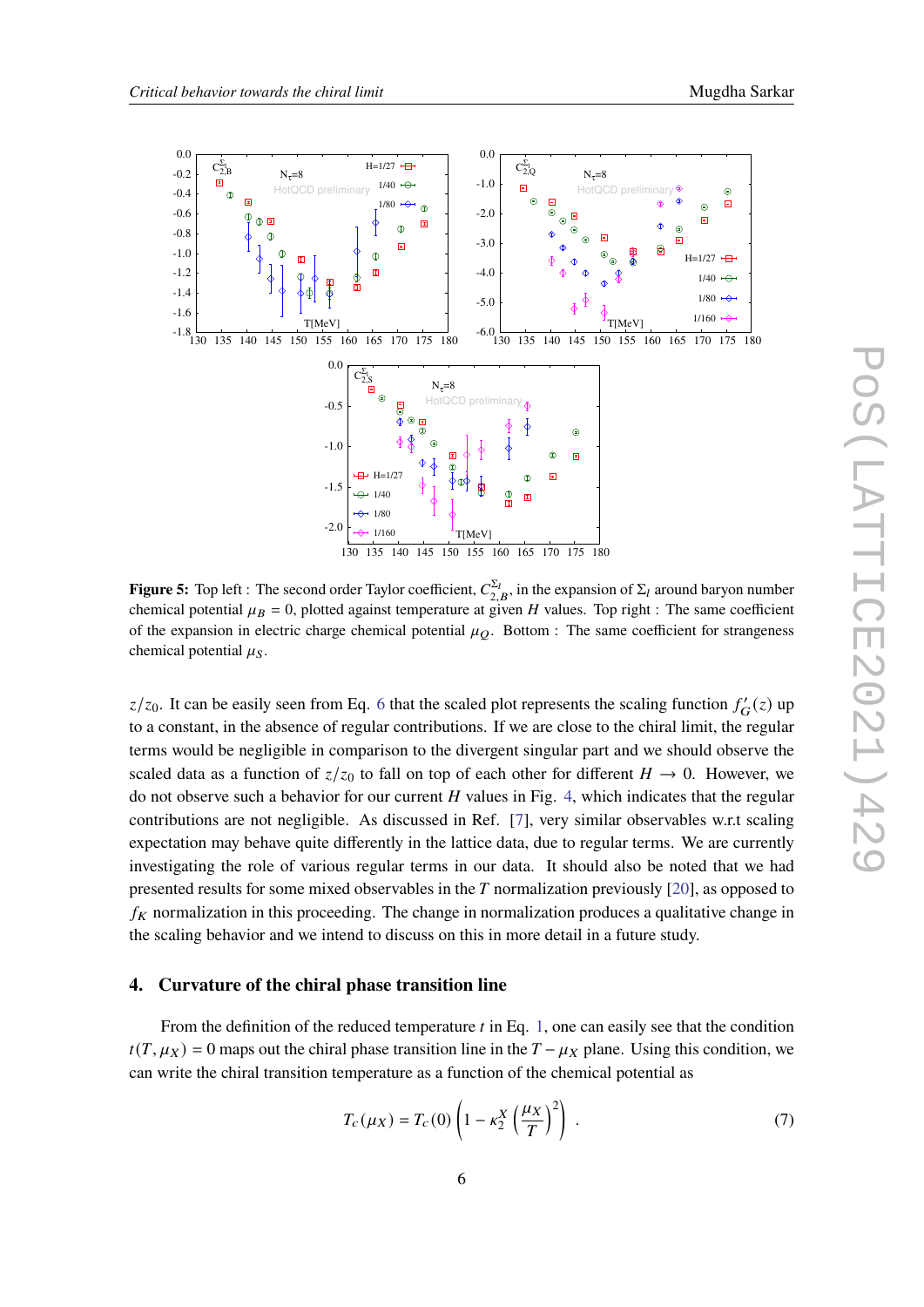<span id="page-6-3"></span>

**Figure 6:** Left : The light quark chiral condensate  $\Sigma_l$  *versus* temperature, obtained at different H values. The data as a function of temperature has been interpolated using rational polynomials. Right : The temperature derivative,  $-T\partial\Sigma_l/\partial T$ , obtained from the fit of  $\Sigma_l$  shown in the left panel, is plotted against the temperature for various  $H$  values.

It is clear from the above that the coefficient  $\kappa_2^X$  determines the leading-order curvature of the chiral transition line for small  $\mu_X$  values.

One can try to find an estimate of  $\kappa_2^X$  in the following way. For any observable O at  $T = T_c$ and  $\mu_X = 0$ , we can rewrite the chemical potential and temperature derivatives, using Eq. [1,](#page-2-2) as,

$$
\left. \frac{\partial^2 O}{\partial \left( \mu_X / T \right)^2} \right|_{(T_c, 0)} = \frac{2 \kappa_2^X}{t_0} \frac{\partial O}{\partial t}, \tag{8}
$$

<span id="page-6-1"></span><span id="page-6-0"></span>
$$
\left. \frac{\partial O}{\partial T} \right|_{(T_c,0)} = \frac{1}{t_0 T_c} \frac{\partial O}{\partial t} \tag{9}
$$

Combining Eqs. [8](#page-6-0) and [9,](#page-6-1) we find an estimate for the chiral curvature at small values of chemical potential,

<span id="page-6-4"></span>
$$
\kappa_2^X = \frac{T^2}{2T_c} \frac{\left(\partial^2 O/\partial \mu_X^2\right)\Big|_{(T_c,0)}}{\left(\partial O/\partial T\right)\Big|_{(T_c,0)}}\,. \tag{10}
$$

At finite values of  $H$ , the derivatives of  $O$  may consist of regular contributions along with the singular part, which add corrections to  $\kappa_2^X$ . We choose O such that the singular parts diverge towards the chiral limit to obtain better estimates for  $\kappa_2^X$  from our data at small H values. One such choice is the chiral order parameter. We consider the light quark chiral condensate  $\Sigma_l$  in this discussion<sup>[2](#page-6-2)</sup>. The scaling expectation of the  $\mu_X$  derivative,  $C_{2,X}^{\bar{\Sigma}_l} = \partial^2 \Sigma_l / \partial (\mu_X / T)^2$ , is given in Eq. [6.](#page-4-1) As discussed in Sec. [3.1,](#page-2-4) the T derivative of  $\Sigma_l$  should be the same as Eq. [6](#page-4-1) except for factors of  $\kappa_2^X$  and different regular terms.

We already discussed our lattice results for  $C_{2,X}^{\Sigma_l}$  at smaller-than-physical light quark masses in Fig. [5](#page-5-0) in the previous section. To calculate the T derivative of  $\Sigma_l$ , we first interpolate  $\Sigma_l$  using rational polynomials, as shown in the left panel of Fig. [6,](#page-6-3) and then took the  $T$  derivative of the interpolating function to get  $\partial \Sigma_l / \partial T$  which is shown in the right panel of Fig. [6.](#page-6-3) Finally, we

<span id="page-6-2"></span><sup>&</sup>lt;sup>2</sup>We could have chosen instead the subtracted condensate  $Σ$ , but the presence of the strange quark condensate term may alter the singular behavior leading to non-trivial corrections in  $\kappa_2^X$ .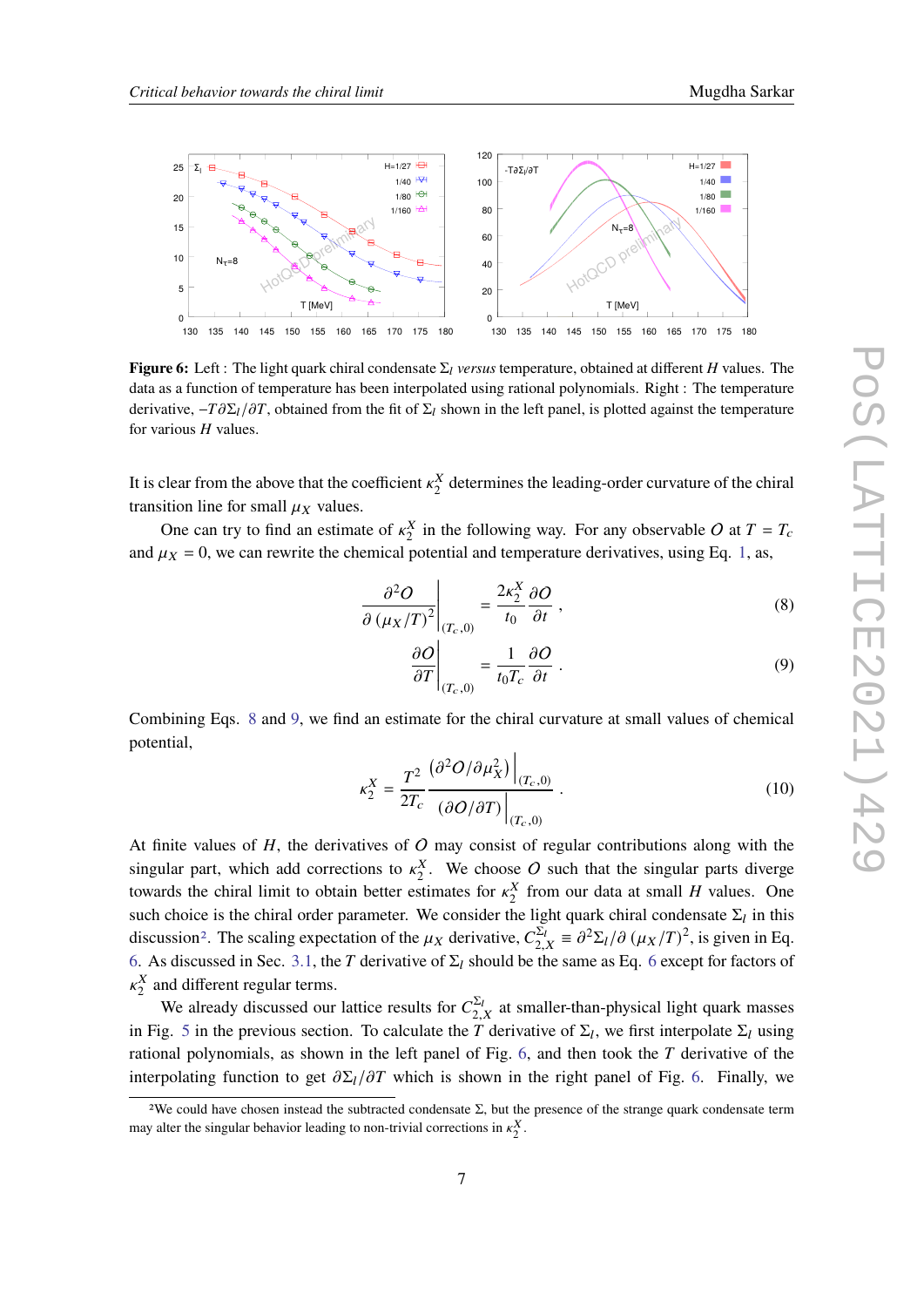<span id="page-7-0"></span>

**Figure 7:** The ratio of the second order chemical potential derivative  $\partial^2 \Sigma_l / \partial \mu_X^2$  and temperature derivative  $\partial \Sigma_l/\partial T$  of the light quark condensate  $\Sigma_l$  across the temperature range for various  $\mu_X$ ,  $X = B$ , S. The chiral limit estimates of  $\kappa_2^X$  get extracted in the yellow band around  $T_c$ . For comparison, we denote the 68% confidence interval of the continuum extrapolated results of the leading order curvature at physical mass, determined at  $T_{pc}$  for different  $\mu_X$  [\[4\]](#page-8-3), by black bars along the y-axis.

also interpolate the data of the  $\mu_X$  derivatives and take the ratio of Figs. [5](#page-5-0) and Fig. [6](#page-6-3) to obtain the estimates of the curvature values shown in Fig. [7.](#page-7-0) The interpolations as well as the ratio calculation have been done on fake samples generated under Gaussian approximation with mean and standard deviation being the average and the uncertainty, respectively, of a particular data point. We read off the chiral curvature  $\kappa_2^X$  from the temperature interval around the chiral phase transition temperature on lattices with temporal extent  $N_{\tau} = 8$ ,  $T = T_c^{N_{\tau}=8} \approx 144$  MeV (determined in Ref. [\[3\]](#page-8-2)). The continuum extrapolated results for the curvature of the crossover line along various chemical potentials at physical masses [\[4\]](#page-8-3) has been indicated by black bars in Fig. [7](#page-7-0) (see figure caption). Our preliminary results suggest that the chiral limit result for the curvature coefficient  $\kappa_2^B$  remains almost unchanged from the physical mass curvature which may be argued from the relatively small change in the nucleon masses towards the chiral limit [\[22\]](#page-10-3). Similar calculation for  $\mu_S$  is shown in the right panel of Fig. [7](#page-7-0) and the corresponding chiral curvature coefficient  $\kappa_2^S$ at  $N_{\tau}$  = 8 appears to be below the corresponding continuum physical mass value. The curvature coefficient of the chiral transition line along various chemical potentials can also be obtained as a fit parameter from the scaling fit of the  $\mu_X$  derivative of the chiral condensate with the ansatz given in Eq. [6.](#page-4-1) This has been tried in a previous work using the p4-action of staggered quarks [\[18\]](#page-9-11) and we plan to repeat the same analysis with our current HISQ data. This will give a more complete picture about the mass dependence of the (pseudo-)critical lines towards the chiral limit.

The same ratio in Eq. [10,](#page-6-4) except for the factor  $T^2/2T_c$  replaced by  $T_{pc}/2$ , was computed for thermodynamic observables like the pressure and energy density at physical mass  $H = 1/27$  in Ref. [\[23\]](#page-10-4). The ratio represents the curvature of the line of constant physics (LCP) for the observables computed at  $T = T_{pc}$  and  $\mu_B = 0$ . It was found that they agree quite well with the curvature of the crossover line along  $\mu_B$ . From Fig. [7,](#page-7-0) we can also extract the curvature of the LCP of the chiral order parameter for  $H = 1/27$  at  $T = T_{pc}^{N_{\tau}=8} \approx 161$  MeV and that seems to be in well agreement with previous determination of the curvature of the pseudo-critical line using various pseudo-critical conditions.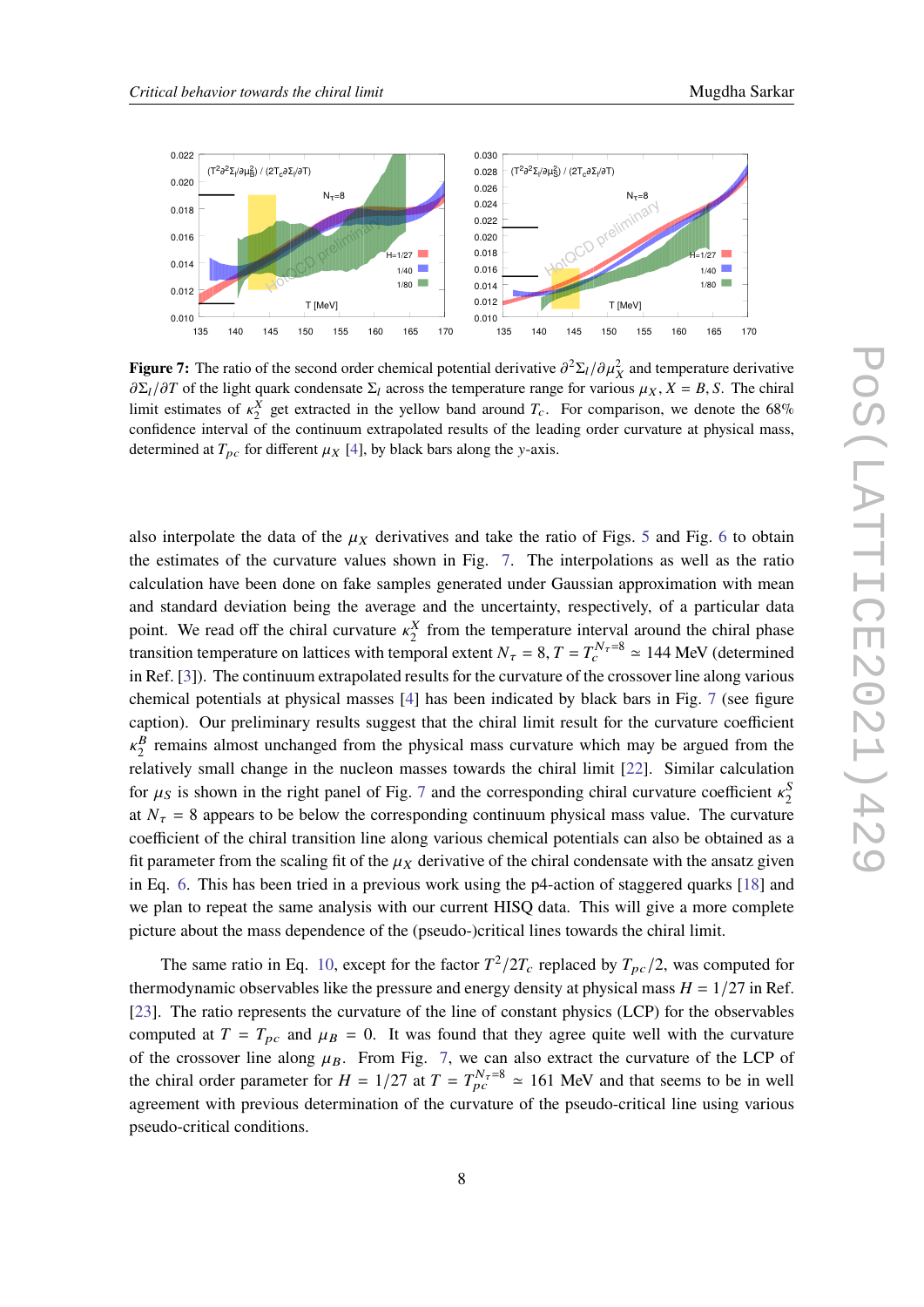# **5. Conclusions and outlook**

Our results at finite lattice spacing appear consistent with a chiral phase transition belonging to the 3d, O(2) universality class (3d, O(4) in the continuum). The scaling behavior of second order conserved charge fluctuations is similar to that of an energy density which allows us to separate the singular and regular contributions of these quantities at physical or any given masses. The ratios of the singular contributions provide an estimate of the ratio of the chiral limit curvatures, and it seems to indicate that the curvatures along various chemical potential directions depend weakly on the light quark mass. We expect the strange quark mass is an energy-like coupling w.r.t the 2-flavor chiral phase transition and the strange quark condensate to behave like an energy density. However, at our current  $H$  values, we need more detailed analyses including the regular contributions to understand the scaling behavior of the mixed observable,  $m_s \partial \Sigma_l / \partial m_s$  better.

We provided a first preliminary result for the estimators of the curvature of the phase transition line in the chiral limit with the HISQ action. In agreement with the ratios of the curvatures from the second order cumulants, we find that the curvature changes only weakly as we move towards the chiral limit.

Next, we plan to do a scaling analysis with input from the previously known 3d, O(2) scaling functions to understand the interplay of the singular and regular contributions in the observables. In addition, the fluctuations at smaller-than-physical masses in the hadronic phase shall be compared to predictions from the HRG model, which by itself cannot capture the critical behavior. In the future, we plan to do an extensive study at different lattice spacings and volumes for different masses to take the chiral, continuum and thermodynamic limits.

# **Acknowledgements**

This work was supported by the Deutsche Forschungsgemeinschaft (DFG, German Research Foundation) Proj. No. 315477589-TRR 211; and by the German Bundesministerium für Bildung und Forschung through Grant No. 05P18PBCA1. We thank the HotQCD for providing access to their latest data sets and for many rewarding discussions.

# **References**

- <span id="page-8-0"></span>[1] A. Lahiri, *Aspects of finite temperature QCD towards the chiral limit*, in *38th International Symposium on Lattice Field Theory*, 12, 2021, [2112.08164](https://arxiv.org/abs/2112.08164).
- <span id="page-8-1"></span>[2] F. Karsch, *Critical behavior and net-charge fluctuations from lattice QCD*, *[PoS](https://doi.org/10.22323/1.347.0163)* **[CORFU2018](https://doi.org/10.22323/1.347.0163)** (2019) 163 [[1905.03936](https://arxiv.org/abs/1905.03936)].
- <span id="page-8-2"></span>[3] HotQCD collaboration, *Chiral Phase Transition Temperature in ( 2+1 )-Flavor QCD*, *[Phys.](https://doi.org/10.1103/PhysRevLett.123.062002) Rev. Lett.* **123** [\(2019\) 062002](https://doi.org/10.1103/PhysRevLett.123.062002) [[1903.04801](https://arxiv.org/abs/1903.04801)].
- <span id="page-8-3"></span>[4] HotQCD collaboration, *Chiral crossover in QCD at zero and non-zero chemical potentials*, *[Phys. Lett. B](https://doi.org/10.1016/j.physletb.2019.05.013)* **795** (2019) 15 [[1812.08235](https://arxiv.org/abs/1812.08235)].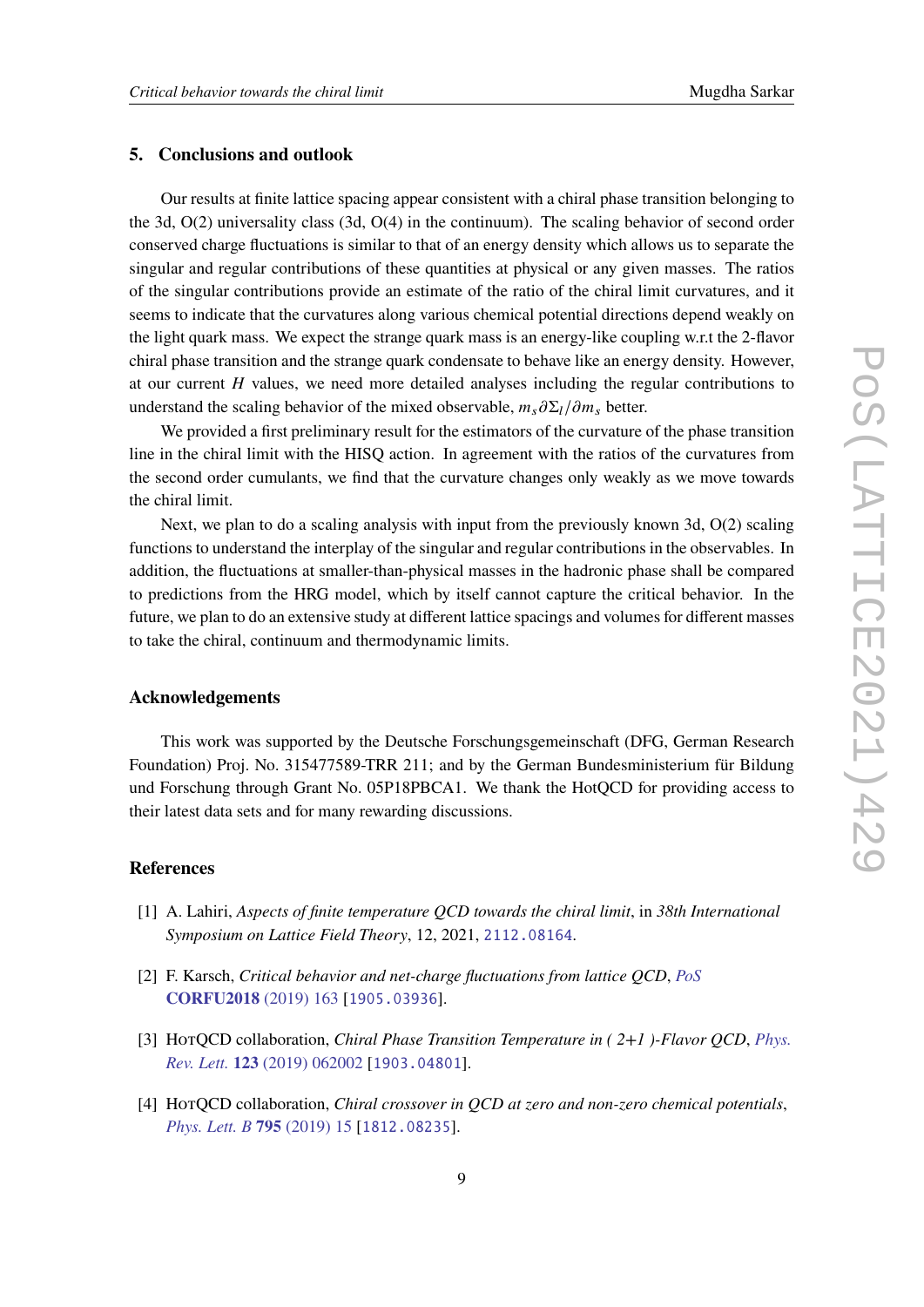- <span id="page-9-0"></span>[5] S. Borsanyi, Z. Fodor, J. N. Guenther, R. Kara, S. D. Katz, P. Parotto et al., *QCD Crossover at Finite Chemical Potential from Lattice Simulations*, *[Phys. Rev. Lett.](https://doi.org/10.1103/PhysRevLett.125.052001)* **125** (2020) 052001 [[2002.02821](https://arxiv.org/abs/2002.02821)].
- <span id="page-9-1"></span>[6] R. D. Pisarski and F. Wilczek, *Remarks on the Chiral Phase Transition in Chromodynamics*, *[Phys. Rev. D](https://doi.org/10.1103/PhysRevD.29.338)* **29** (1984) 338.
- <span id="page-9-2"></span>[7] D. A. Clarke, O. Kaczmarek, F. Karsch, A. Lahiri and M. Sarkar, *Sensitivity of the Polyakov loop and related observables to chiral symmetry restoration*, *[Phys. Rev. D](https://doi.org/10.1103/PhysRevD.103.L011501)* **103** (2021) [L011501](https://doi.org/10.1103/PhysRevD.103.L011501) [[2008.11678](https://arxiv.org/abs/2008.11678)].
- [8] A. Bazavov et al., *Meson screening masses in (2+1)-flavor QCD*, *[Phys. Rev. D](https://doi.org/10.1103/PhysRevD.100.094510)* **100** (2019) [094510](https://doi.org/10.1103/PhysRevD.100.094510) [[1908.09552](https://arxiv.org/abs/1908.09552)].
- [9] H. T. Ding, S. T. Li, S. Mukherjee, A. Tomiya, X. D. Wang and Y. Zhang, *Correlated Dirac Eigenvalues and Axial Anomaly in Chiral Symmetric QCD*, *[Phys. Rev. Lett.](https://doi.org/10.1103/PhysRevLett.126.082001)* **126** (2021) [082001](https://doi.org/10.1103/PhysRevLett.126.082001) [[2010.14836](https://arxiv.org/abs/2010.14836)].
- <span id="page-9-3"></span>[10] F. Cuteri, O. Philipsen and A. Sciarra, *On the order of the QCD chiral phase transition for different numbers of quark flavours*, *JHEP* **11** [\(2021\) 141](https://doi.org/10.1007/JHEP11(2021)141) [[2107.12739](https://arxiv.org/abs/2107.12739)].
- <span id="page-9-4"></span>[11] S. Ejiri, F. Karsch and K. Redlich, *Hadronic fluctuations at the QCD phase transition*, *[Phys.](https://doi.org/10.1016/j.physletb.2005.11.083) Lett. B* **633** [\(2006\) 275](https://doi.org/10.1016/j.physletb.2005.11.083) [[hep-ph/0509051](https://arxiv.org/abs/hep-ph/0509051)].
- <span id="page-9-5"></span>[12] B. Friman, F. Karsch, K. Redlich and V. Skokov, *Fluctuations as probe of the QCD phase transition and freeze-out in heavy ion collisions at LHC and RHIC*, *[Eur. Phys. J. C](https://doi.org/10.1140/epjc/s10052-011-1694-2)* **71** (2011) [1694](https://doi.org/10.1140/epjc/s10052-011-1694-2) [[1103.3511](https://arxiv.org/abs/1103.3511)].
- <span id="page-9-6"></span>[13] Y. Hatta and T. Ikeda, *Universality, the QCD critical / tricritical point and the quark number susceptibility*, *[Phys. Rev. D](https://doi.org/10.1103/PhysRevD.67.014028)* **67** (2003) 014028 [[hep-ph/0210284](https://arxiv.org/abs/hep-ph/0210284)].
- <span id="page-9-7"></span>[14] A. Bazavov et al. [MILC collaboration], *Results for light pseudoscalar mesons*, *[PoS\(LATTICE2010\)](https://doi.org/10.22323/1.105.0074)* (2010) 074 [[1012.0868](https://arxiv.org/abs/1012.0868)].
- <span id="page-9-8"></span>[15] J. Engels, S. Holtmann, T. Mendes and T. Schulze, *Equation of state and Goldstone mode effects of the three-dimensional O(2) model*, *[Phys. Lett. B](https://doi.org/10.1016/S0370-2693(00)01079-0)* **492** (2000) 219 [[hep-lat/0006023](https://arxiv.org/abs/hep-lat/0006023)].
- <span id="page-9-9"></span>[16] J. Engels and F. Karsch, *The scaling functions of the free energy density and its derivatives for the 3d O(4) model*, *[Phys. Rev. D](https://doi.org/10.1103/PhysRevD.85.094506)* **85** (2012) 094506 [[1105.0584](https://arxiv.org/abs/1105.0584)].
- <span id="page-9-10"></span>[17] S. Ejiri, F. Karsch, E. Laermann, C. Miao, S. Mukherjee, P. Petreczky et al., *On the magnetic equation of state in (2+1)-flavor QCD*, *[Phys. Rev. D](https://doi.org/10.1103/PhysRevD.80.094505)* **80** (2009) 094505 [[0909.5122](https://arxiv.org/abs/0909.5122)].
- <span id="page-9-11"></span>[18] O. Kaczmarek, F. Karsch, E. Laermann, C. Miao, S. Mukherjee, P. Petreczky et al., *Phase boundary for the chiral transition in (2+1) -flavor QCD at small values of the chemical potential*, *[Phys. Rev. D](https://doi.org/10.1103/PhysRevD.83.014504)* **83** (2011) 014504 [[1011.3130](https://arxiv.org/abs/1011.3130)].